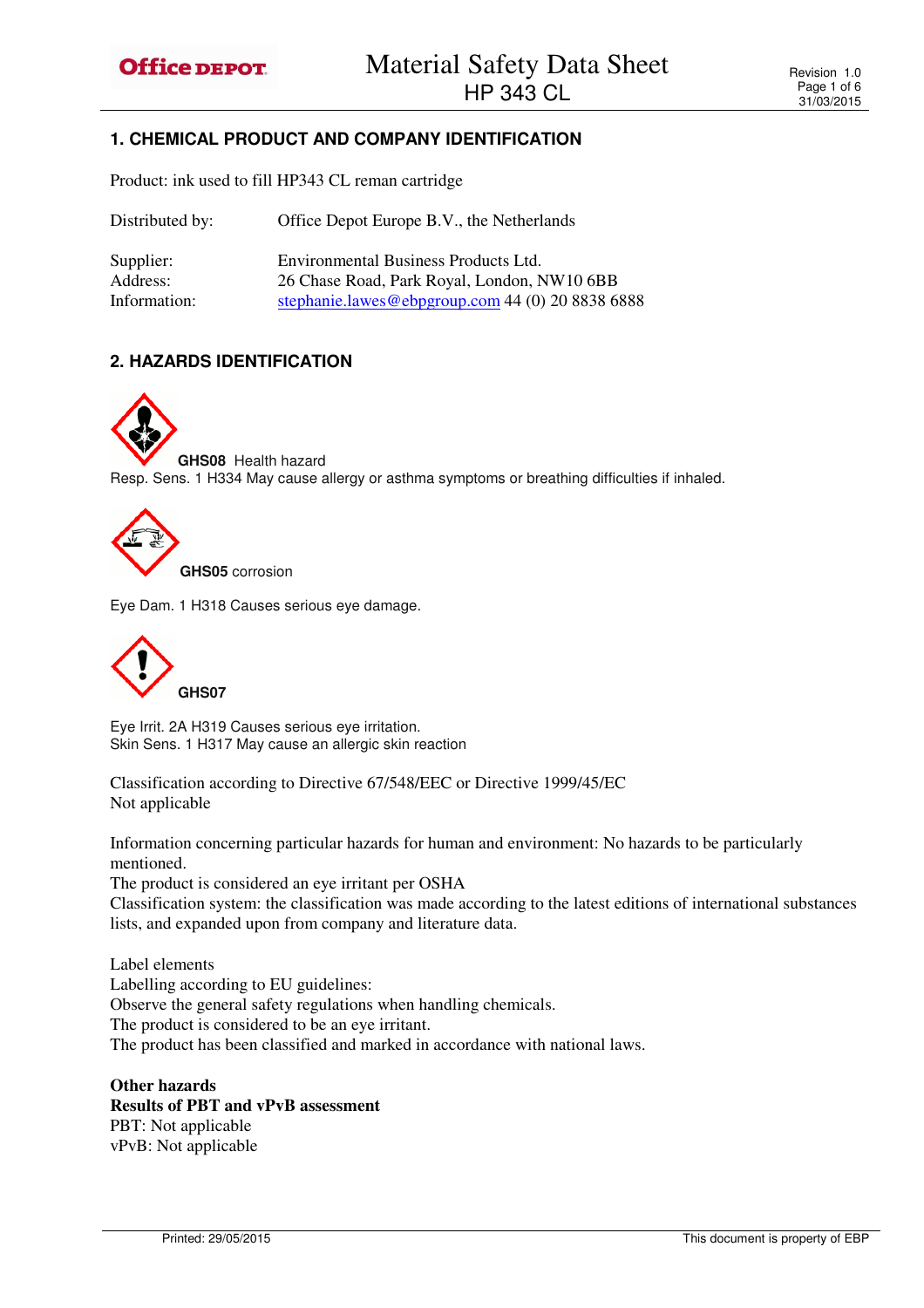| 3. COMPOSITION / INFORMATION ON INGREDIENTS                                                                                                 |                |             |                                 |                                                                                                                   |
|---------------------------------------------------------------------------------------------------------------------------------------------|----------------|-------------|---------------------------------|-------------------------------------------------------------------------------------------------------------------|
| Name                                                                                                                                        | CAS-No.        | Content     | Classification                  | <b>CLP</b> Classification                                                                                         |
| Ethane-1,2-diol                                                                                                                             | $107 - 21 - 1$ | $2.5 - 5\%$ | XnR22                           | STOT RE 2, H373,<br>Acute Tox. 4, H302                                                                            |
| Glycerol                                                                                                                                    | $56 - 81 - 5$  | $1 - 2.5\%$ |                                 |                                                                                                                   |
| 2,2-dimethylpropane-1,3-diol                                                                                                                | 126-30-7       | $2.5 - 5\%$ | Xi R37-41                       | Eye Dam. 1, H318<br>STOT SE 3, H335                                                                               |
| 2-[2-(2-butoxyethoxy)ethoxy]ethanol                                                                                                         | 143-22-6       | 5-10%       | Xi R41                          | Eye Dam. 1, H318                                                                                                  |
| REACT.R 120                                                                                                                                 |                | $< 0.1\%$   | Xi R42/43                       | Resp. Sens. 1,<br>H334; Skin Sens.1,<br>H317                                                                      |
| 2-pyrrolidone                                                                                                                               | $616 - 45 - 5$ | 10-25%      | Xi R36                          | Eye Irrit. 2A, H319                                                                                               |
| Di(tetramethylammonium)(29H, 31H-<br>phthalocyanin-<br>N29, N30, N31, N32) disulfonamide<br>disulfonate, cuprate (2-)<br>complex, derivates | 12222-04-7     | $2.5 - 5\%$ | Xn R22-48/22; N<br>R51/53       | STOT RE 2, H373,<br>Acute Tox. 4, H302                                                                            |
| 1,2-benzisothiazol-3(2H)-one                                                                                                                | 2634-33-5      | < 0.1       | Xn R22; Xi R38-41-<br>43; N R50 | Eye Dam. 1, H318;<br>Acute Tox. 4,<br>H302; Skin Irrit. 2,<br>H315; Skin Sens.1,<br>H317                          |
| Propan-2-ol                                                                                                                                 | $67-63-0$      | $1 - 2.5\%$ | Xi R36; F R11 R67               | Flam. Liq. 2, H225;<br>Eye Irrit. 2A, H319;<br>STOT SE 3, H336                                                    |
| <b>Butanol</b>                                                                                                                              | $71-36-3$      | $1 - 2.5\%$ | Xn R22; Xi R37/38-<br>41 R10-67 | Flam. Liq 3, H226;<br>Eye Dam. 1, H318;<br>Acute Tox. 4,<br>H302; Skin Irrit. 2,<br>H315; STOT SE 3,<br>H335-H336 |
| Ethanol                                                                                                                                     | $64 - 17 - 5$  | $1 - 2.5%$  | FR11                            | Flam. Liq. 2, H225                                                                                                |

# **3. COMPOSITION / INFORMATION ON INGREDIENTS**

# **4. FIRST AID MEASURES**

General information: no special measures required. In all cases of doubt, when symptoms persist, seek medical attention. Never give anything by mouth to an unconscious person.

Skin contact: remove contaminated clothing. Immediately wash with water and soap and rinse thoroughly. Do not use solvents or thinners.

Eye contact: flush eyes thoroughly with water for 15 minutes. Seek medical attention if irritation persists. Ingestion: keep at rest. Do not induce vomiting. Immediately call for medical help.

Inhalation: no adverse effect anticipated by this route of exposure. If symptoms show up, remove to fresh air.

## **5. FIRE FIGHTING MEASURES**

Extinguishing media: CO2, powder or water spray. Fight larger fires with water spray or alcohol resistant foam. Unsuitable extinguishing agents: water with full jet.

Special hazards arising from the substance or mixture: formation of toxic gases is possible during heating or in case of fire.

Advice for firefighters

Protective equipment: mount respiratory protective device.

Additional information: cool endangered receptacles with water spray. Collect contaminated firefighting water separately. It must not enter the sewage system.

## **6. ACCIDENTAL RELEASE MEASURES**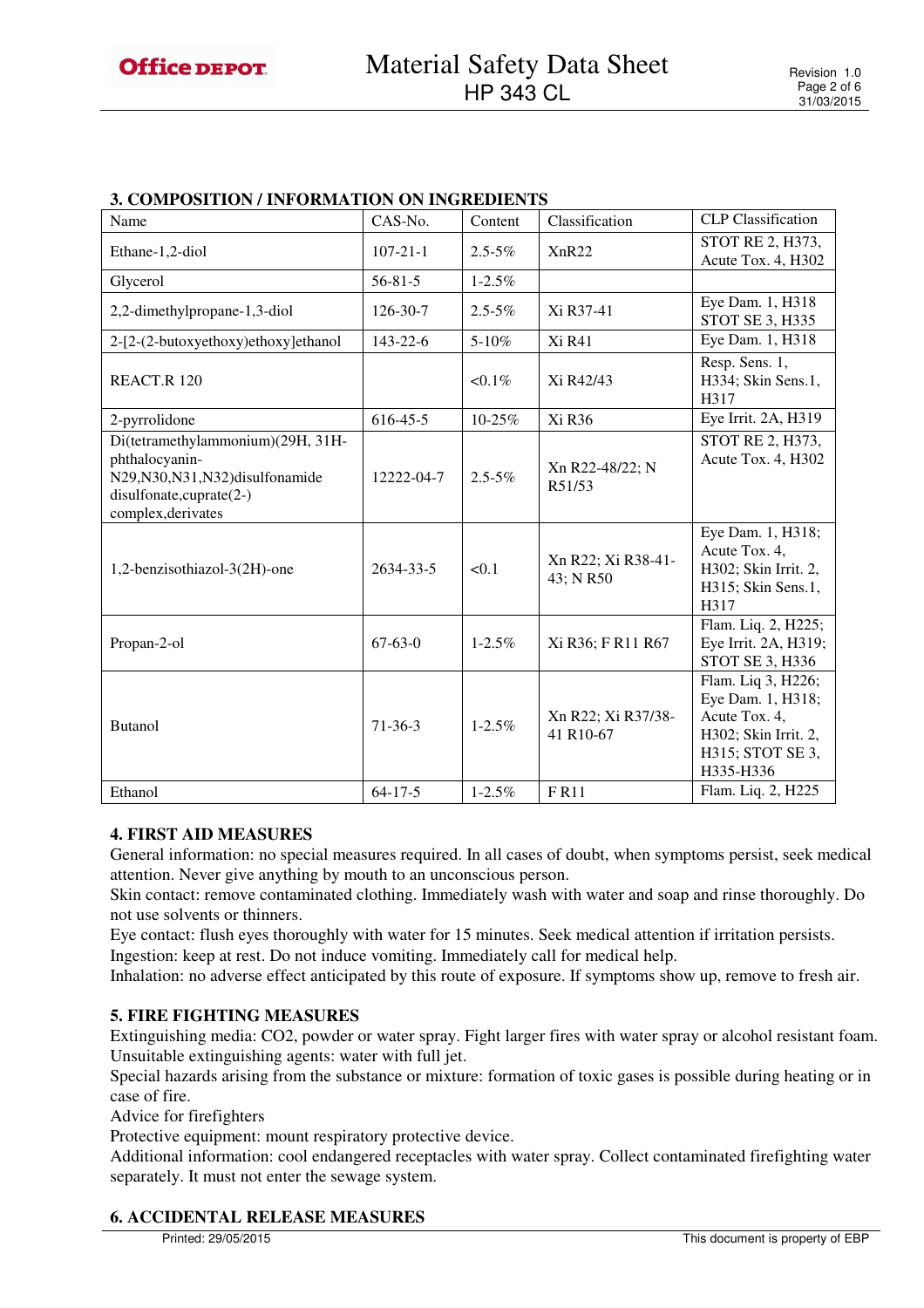Personal precautions: Ensure adequate ventilation.

Environmental precautions: Do not allow to enter sewers/surface or ground water.

Inform respective authorities in case of seepage into water course or sewage system.

Clean-up procedures: absorb with liquid-binding material (sand, diatomite, sawdust). Send for recovery or disposal in suitable containers. Dispose contaminated material as waste according to item 13. Avoid use of solvents.

## **7. HANDLING AND STORAGE**

Precautions for safe handling: no special measures required. Information about protection against explosions and fires: no special measures required. Conditions for safe storage, including any incompatibilities Storage: Requirements to be met by storerooms and containers: store in a cool location. Ideal storage temperature: 50-90 ºF. Use only containers specifically designed for this product. Further information about storage conditions: Store in a cool, dry conditions in well-sealed containers. Protect from heat and direct sunlight.

# **8. EXPOSURE CONTROLS / PERSONAL PROTECTION**

Components with limit values that require monitoring at the workplace: 107-21-1 ethane-1,2-diol TLV- Ceiling limit value: 100 mg/m3 H

56-81-5 glycerol PEL- Long-term value: 15\*5\*\* mg/m3 \*total dust\*\*respirable fraction TLV-TLV withdrawn-insufficient data human occcup.exp.

71-36-3 butanol

PEL- Long-term value: 300 mg/m3, 100 ppm

REL- Ceiling limit value: 150 mg/m3, 50 ppm Skin

TLV- Long-term value: 61 mg/m3, 20 ppm

64-17-5 Ethanol

PEL- Long-term value: 1900 mg/m3, 1000 ppm REL- Long-term value: 1900 mg/m3, 1000 ppm TLV- Short-term value: 1880 mg/m3, 1000 ppm

67-63-0 propan-2-ol PEL Long-term value: 980 mg/m3, 400 ppm REL Short-term value: 1225 mg/m3, 500 ppm Long-term value: 980 mg/m3, 400 ppm

TLV Shor-term value: 984 mg/m3, 400 ppm Long-term value: 492 mg/m3, 200 ppm BEI

Ingredients with biological limit values: 67-63-0 propan-2-ol BEI 40mg/L Medium: urine Time: end of shift at end of workweek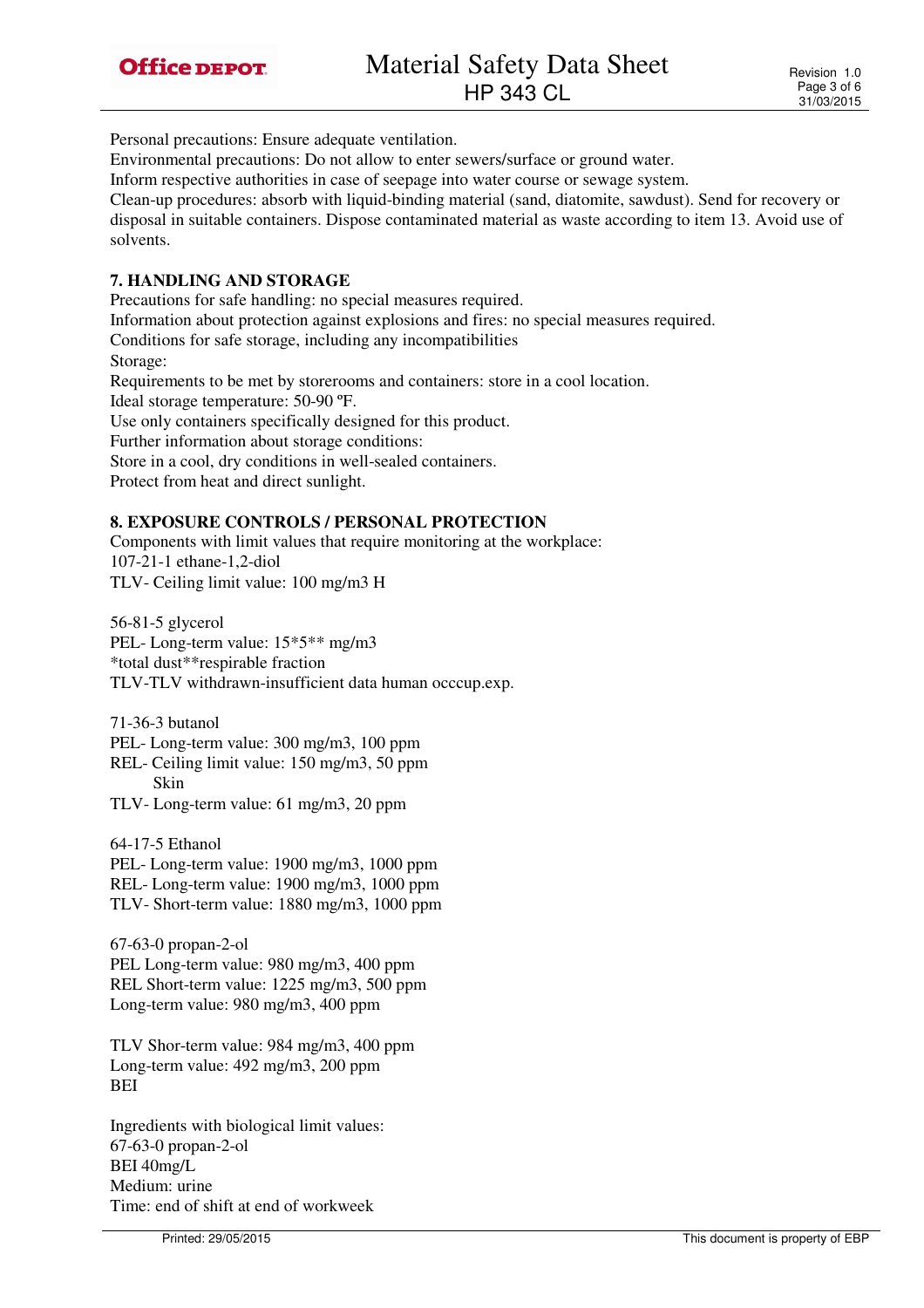

Parameter: Acetone (background, nonspecific)

Exposure controls Personal protective equipment: General protective and hygiene measures: The usual precautionary measures for handling chemicals should be followed. Avoid close or long term contact with the skin. Avoid contact with the eyes. Clean skin thoroughly immediately after handling the product. Immediately remove all soiled and contaminated clothing. Wash hands before breaks and at the end of work. Do not eat or drink while working. Respiratory protection: not required. Protection of hands: Protective gloves Eye protection: safety glasses Body protection: protective work clothing.

## **9. PHYSICAL AND CHEMICAL PROPERTIES**

Information on basic physical and chemical properties General information Appearance: Form/State: Fluid Colour: Cyan, Magenta, Yellow Odour: Mild Solubility in water: Miscible pH value at 20ºC: 8.9 Change in condition Melting point/melting range: undetermined Boiling point/boiling range:  $>100 \degree C$  ( $>212 \degree F$ ) Flash point:  $>100 \degree C$  (212 °F)

Ignition temperature:  $> 350$  °C ( $> 392$  °F) Auto-igniting: not determined Danger of explosion: product does not present an explosion hazard. Explosion limits: Lower: not applicable - Upper: not applicable Vapor pressure at 20 ºC (68 ºF): 23 hPa (17 mm Hg) Density at 20 ºC: 1 g/cm3 (8.345 lbs/gal) Viscosity at 20 ºC: 2 mPas

# **10. STABILITY AND REACTIVITY**

Chemical stability: Thermal decomposition/conditions to be avoided: Stable under recommended storage and handling conditions. Possibility of hazardous reactions: no dangerous reactions know if used according to specifications. Conditions to avoid: no further relevant information available. Incompatible materials: strong oxidizers. Hazardous decomposition products: in case of fire, carbon and nitrogen oxides are the main combustion gases.

# **11. TOXICOLOGICAL INFORMATION**

Information on toxicological effects

Acute toxicity:

Sensitization: Sensitization possible through skin contact.

Additional toxicological information: the product shows the following dangers according to internally approved calculation methods for preparations: Irritant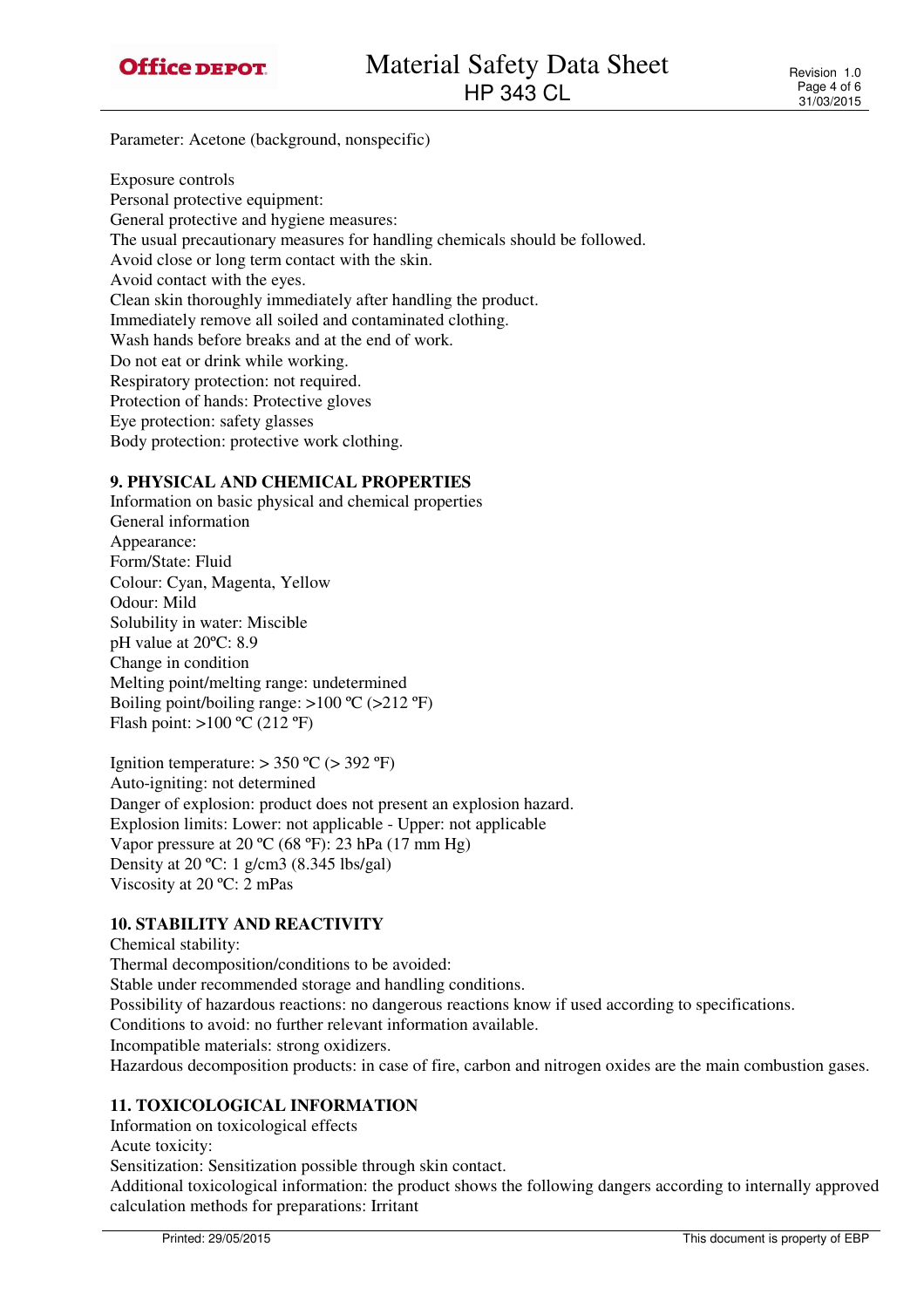

General notes: there is no experimentally determined data available on the preparation itself. The product is considered to be an eye irritant. The product is considered to be an eye and skin irritant and harmful by ingestion.

## **12. ECOLOGICAL INFORMATION**

Toxicity Aquatic toxicity: no further relevant information available Persistence and degradability: no further relevant information available Behavior in environmental systems: Bio accumulative potential: no further relevant information available Mobility in soil: no further relevant information available Ecotoxical effects: Remark: Harmful to fish Additional ecological information: General notes: At the present there are no ecotoxicological assessments. Do not allow product to reach ground water, water course or sewage system. Harmful to aquatic organisms Results of PBT and vPvB assessment PBT: not applicable vPvB: not applicable Other adverse effects: no further relevant information available.

# **13. DISPOSAL CONSIDERATIONS**

#### **Waste treatment methods:**

**Recommendation:** waste material must be disposed of in accordance with local regulations. Uncleansed packaging: Recommendations: empty contaminated packaging thoroughly. They can be recycled after thorough and proper cleaning. Packaging that cannot be cleansed are to be disposed of in the same manner as the product.

# **14. TRANSPORTATION INFORMATION**

UN- number: DOT, ADR, ADN, IMDG, IATA: None UN proper shipping name: DOT, ADR, ADN, IMDG, IATA: None Transport hazard class: DOT, ADR, ADN, IMDG, IATA: None Packing group: ADR, IMDG, IATA: None Environmental hazards Marine pollutant: No Special precautions for user: Not applicable Transport in bulk according to Annex II of MARPOL73/78 and the IBC Code: Not applicable UN "Model Regulation":

## **15. REGULATORY INFORMATION**

Chemical safety assessment: A chemical safety assessment has not been carried out.

## **16. OTHER INFORMATION**

Relevant Phrases H225 Highly flammable liquid and vapor. H226 Flammable liquid and vapour H302 Harmful if swallowed